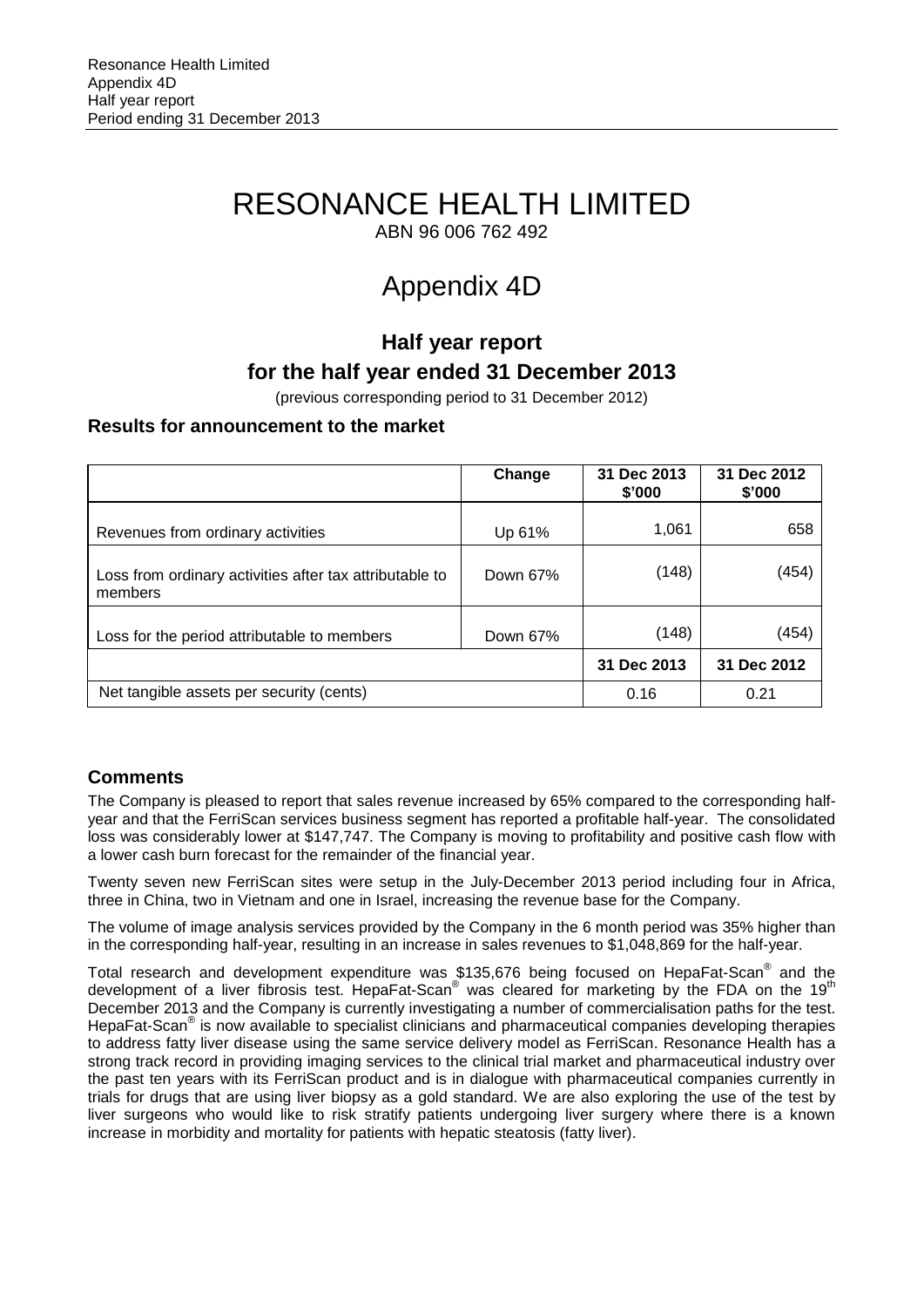The Company is also investigating cloud based solutions to enable radiology facilities around the world to use the HepaFat-Scan<sup>®</sup> product at an affordable price and generate an ongoing income stream, whilst maintaining protection of the IP. The size of the fatty liver market is substantial and the growing obesity problem facing the developed world makes the commercialisation of HepaFat-Scan® an exciting opportunity for the Company. Currently 60% of Australian adults are classified as overweight with 25% classified as obese. These numbers are expected to keep growing with an estimated 83% of Australian men and 75% of Australian women predicted to be overweight or obese by 2025.

Research and development work continues on an MRI based test that can accurately distinguish between the presence and degree of liver fibrosis. The most recent work has focused on the development of image analysis algorithms to measure liver fibrosis using magnetic resonance images which have not been enhanced by a contrast agent. The first visit results of the cohort of subjects are very encouraging, however, the second visit images have been confounded by residual contamination from the MRI contrast agent that requires further investigation to eliminate its effect.

A liver fibrosis test would complement the Company's FerriScan and HepaFat-Scan<sup>®</sup> products, providing a compelling service for treating clinicians and pharmaceutical companies specialising in liver disease.

For informational purposes the twenty largest shareholders is supplied at 25 February 2014.

### **Twenty Largest Shareholders of quoted Ordinary Shares**

|    | Name                                                                                    | Number of<br>Ordinary<br><b>Shares</b> | Percentage<br>of Total |
|----|-----------------------------------------------------------------------------------------|----------------------------------------|------------------------|
| 1  | Southam Investments 2003 Pty Ltd                                                        | 65,414,622                             | 18.12%                 |
| 2  | Mrs M Watkins-Saxon and Mr S Saxon <saxon a="" c="" family="" fund="" super=""></saxon> | 9,488,636                              | 2.63%                  |
| 3  | The University Of Western Australia                                                     | 9,078,750                              | 2.51%                  |
| 4  | Timothy Guy St Pierre <the a="" c="" pierre="" st=""></the>                             | 9,078,750                              | 2.51%                  |
| 5  | Wanida Chau-Anusorn <the a="" c="" medta=""></the>                                      | 7,520,000                              | 2.08%                  |
| 6  | Mr Kevin Deeves and Mrs Pauline Deeves                                                  | 6,500,000                              | 1.80%                  |
| 7  | Mr Helmut Rocker                                                                        | 6,000,000                              | 1.66%                  |
| 8  | Mr William Grove                                                                        | 4,838,401                              | 1.34%                  |
| 9  | <b>Walker Trusco Pty Ltd</b>                                                            | 4,494,844                              | 1.25%                  |
| 10 | Dr Martin Peter Blake                                                                   | 3,798,590                              | 1.05%                  |
| 11 | Mr Harry Basle                                                                          | 3,671,359                              | 1.02%                  |
| 12 | Mr Robert Panton                                                                        | 3,640,824                              | 1.01%                  |
| 13 | Mr Jeremy Hussein Rishani                                                               | 2,638,699                              | 0.73%                  |
| 14 | ABN AMRO Clearing Sydney Nominnees Pty Ltd                                              | 2,600,881                              | 0.72%                  |
| 15 | <b>Blake Nominees Pty Ltd</b>                                                           | 2,426,087                              | 0.67%                  |
| 16 | Anahein Pty Ltd                                                                         | 2,408,478                              | 0.67%                  |
| 17 | Mr Thomas Psarakis                                                                      | 2,375,000                              | 0.66%                  |
| 18 | Dr Michael Francis Leahy & Dr Joanna Mary Dewar                                         | 2,227,436                              | 0.62%                  |
| 19 | Mr Russell Mackenzie                                                                    | 2,160,000                              | 0.60%                  |
| 20 | Mr Malcolm Douglas McDowell & Mrs Angela McDowell                                       | 2,083,333                              | 0.58%                  |
|    |                                                                                         | 152,444,690                            | 42.23%                 |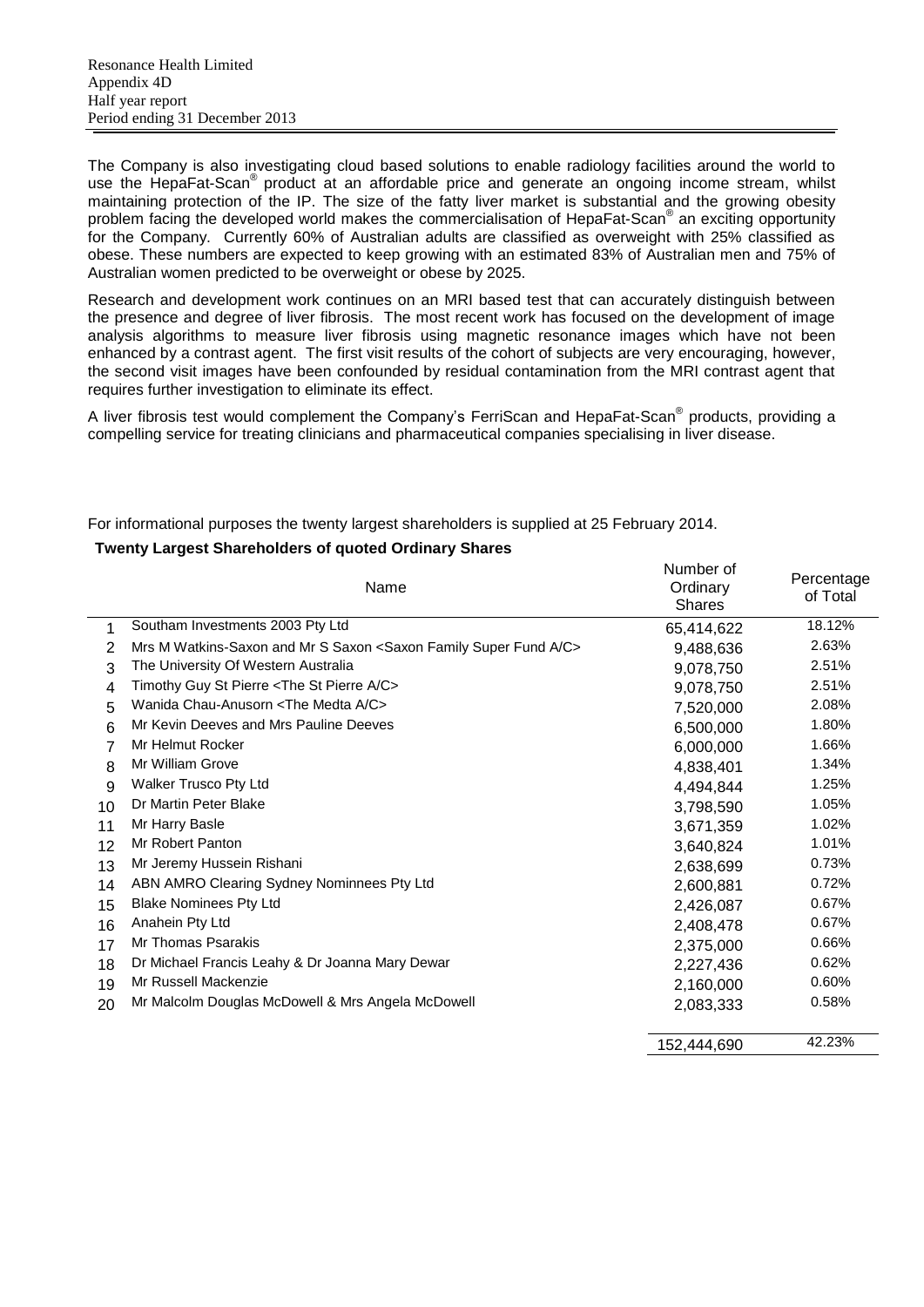

# **Resonance Health Limited**

(ABN 96 006 762 492)

# **Half-Year Financial Report**

31 December 2013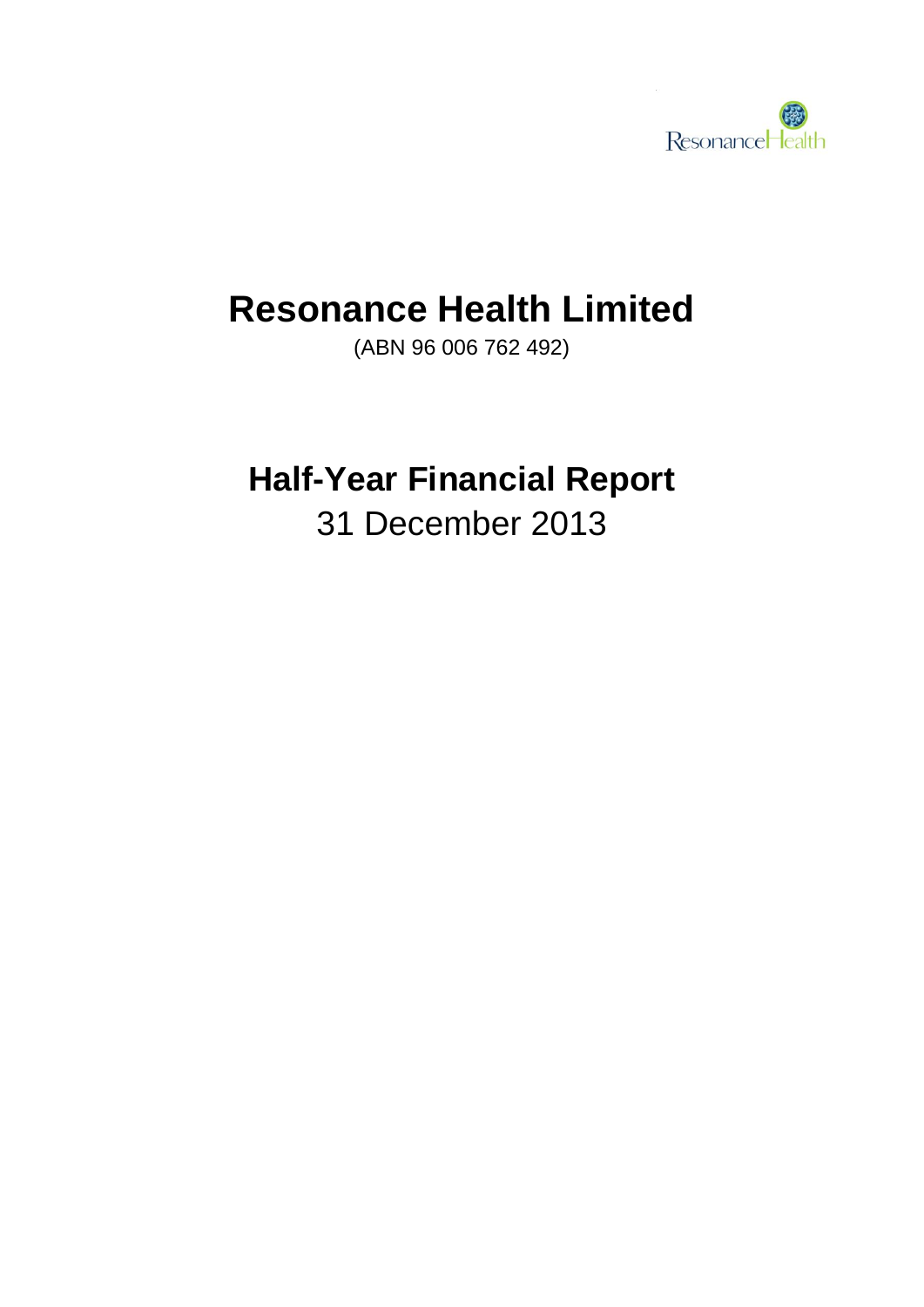### **Corporate Directory**

### **Directors**

Dr Martin Blake Chairman/Non-executive Director

Ms Liza Dunne Executive Managing Director

Mr Simon Panton Non-executive Director

Dr Timothy St. Pierre Executive Director

Dr Jason Loveridge Non-executive Director

### **Company secretary**

Mr Adrian Bowers

### **Website and e-mail address**

www.resonancehealth.com Email: info@ferriscan.com

### **Postal address**

PO Box 1135 Nedlands WA 6909

### **Contents Page**

## Directors' Report **2** Auditor's Independence Declaration **4** Condensed Statement of Comprehensive Income **5** Condensed Statement of Financial Position **6** Condensed Statement of Changes in Equity **7** Condensed Statement of Cash Flows **8** Notes to the Condensed Financial Statements **9** Directors' Declaration **13** Independent Auditor's Review Report **14**

### **Stock exchange listing**

Resonance Health Limited shares are listed on the Australian Securities Exchange. ASX Code: RHT

### **Share registry**

Advanced Share Registry Ltd 150 Stirling Highway Nedlands WA 6009 Tel: +61 8 9389 8033 Fax: +61 8 9389 7871

### **Auditors**

HLB Mann Judd Level 4 130 Stirling Street Perth WA 6000

### **Registered office and Principal place of business**

278 Stirling Highway Claremont WA 6010 Telephone: 61 8 9286 5300 Facsimile: 61 8 9286 1179

### **Bankers**

National Australia Bank Limited

### **Solicitors**

Cole Legal Unit 9 569 Wellington Street Perth WA 6000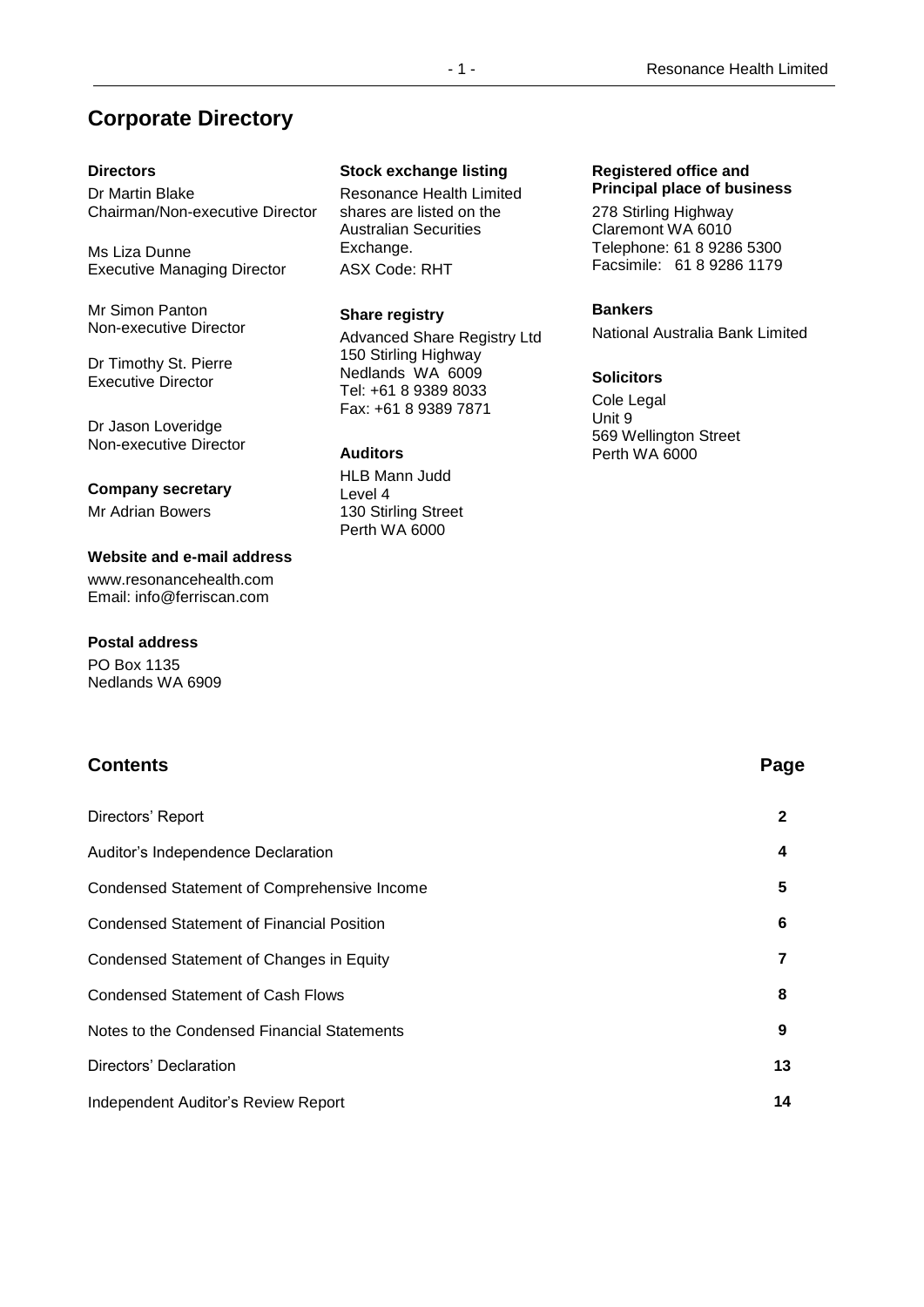### **DIRECTORS' REPORT**

The directors submit the financial report of the Group for the half-year ended 31 December 2013. In order to comply with the provisions of the Corporations Act 2001, the directors report as follows:

### **Directors**

The names of directors who held office during or since the end of the half-year and until the date of this report are noted below. Directors were in office for this entire period unless otherwise stated.

| Dr Martin Blake    | Non-executive Director - Chairman  |
|--------------------|------------------------------------|
| Ms Liza Dunne      | <b>Executive Managing Director</b> |
| Mr Simon Panton    | Non-executive Director             |
| Dr Tim St Pierre   | <b>Executive Director</b>          |
| Dr Jason Loveridge | Non-executive Director             |

### **Review of Operations**

Resonance Health is a medical device company developing innovative imaging technology for the assessment of human disease. The Company's expertise is in providing quantitative measurements using MRI technology replacing the need for invasive procedures such as a biopsy.

Resonance Health's lead product on market generating revenue is FerriScan®, for the measurement of iron overload. FerriScan is provided to the market as an image analysis service where radiology facilities in over 20 countries upload data to a secure web facility for analysis and reporting by Resonance Health.

Resonance Health gained FDA clearance for its new product HepaFat-Scan<sup>®</sup> in December 2013, for the measurement of fatty liver to address the sizable fatty liver disease market. Resonance Health is now embarking on commercialisation activities for the product with the immediate focus on providing services to the pharmaceutical industry conducting clinical trials of therapies for the increasing number of patients with fatty liver related conditions.

Research and development work continues on developing an MRI based test to quantify liver fibrosis.

The principal activity of Resonance Health during the period was the delivery of FerriScan<sup>®</sup> image analysis services for the clinical management of patients with iron overload conditions. This also includes cardiac iron overload assessments in some countries. Our central image analysis facility provides a range of services to the pharmaceutical industry requiring imaging core lab services for their clinical trials.

#### **Financial and Operational Summary:**

- Net loss reported for the half-year was \$147,747 compared to a loss of \$453,850 in the previous corresponding half-year, a decrease in the loss of 67%. This was due to an increase in sales revenue of 65% to \$1,048,869 from \$635,954 in the previous corresponding half-year.
- The increase in sales revenue was due to:
	- $\circ$  A 91% increase in revenue associated with the use of FerriScan in clinical trials.
	- o A 47% increase in revenue associated with the routine use of FerriScan in managing patients with iron overload outside of clinical trials.
- Sales volumes attributed to routine clinical use comprised +80% of total sales volumes for the six months ended December 2013. 27 new FerriScan sites were established in the half-year December 2013.
- Research and Development expenditure for the half-year was \$135,676, of which \$84,972 was capitalised, \$39,764 was R&D expenses and \$10,818 was R&D Employee expenses. Research and development expenditure was primarily associated with the development of a liver fibrosis imaging test and a liver fat imaging test.
- Intangible assets, representing capitalised development expenditure, totalled \$1,510,165 at the end of the halfyear, compared to \$1,462,204 at the end of the financial year 30 June 2013.
- Resonance Health has no debt and \$744,634 in cash and equivalents at the end of the half-year, compared to \$1,092,943 at 30 June 2013, a decrease of \$348,309 over the six month period. The cash burn is expected to be significantly less for the remainder of the financial year.
- The reported cash used in operating activities was higher than in the previous year, partly due to the fact that the Company is no longer eligible to receive the Export Marketing Development Grant. Cash of \$165,314 was received in the prior year under the EMDG program.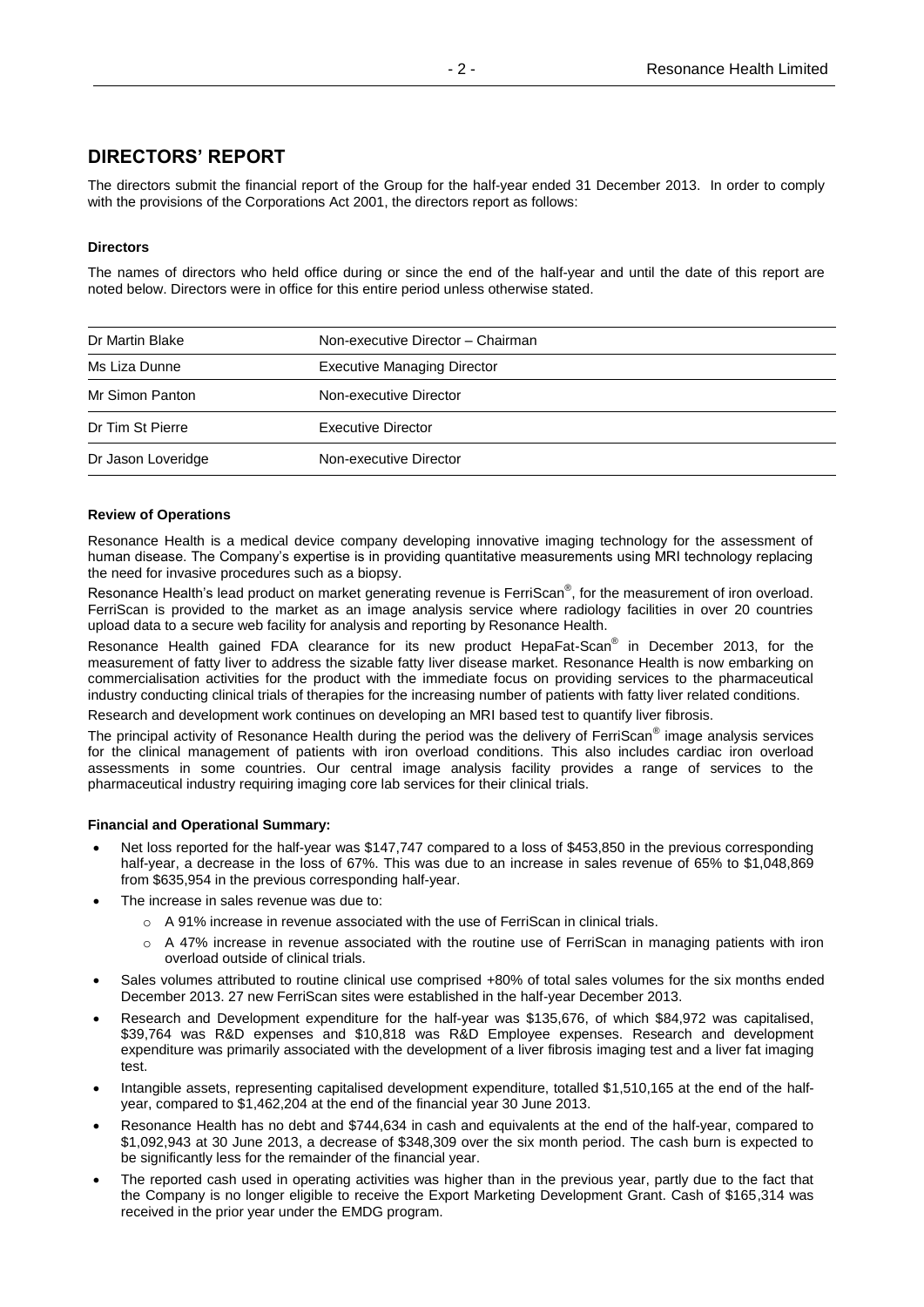### **Auditor's Independence Declaration**

Section 307C of the Corporations Act 2001 requires our auditors, HLB Mann Judd, to provide the directors of the company with an Independence Declaration in relation to the review of the interim financial report. This Independence Declaration is set out on page 4 and forms part of this directors' report for the half-year ended 31 December 2013.

This report is signed in accordance with a resolution of the Board of Directors made pursuant to s.306(3) of the Corporations Act 2001.

M. P. Slabe

Dr Martin Blake Chairman

Dated this 27th day of February 2014.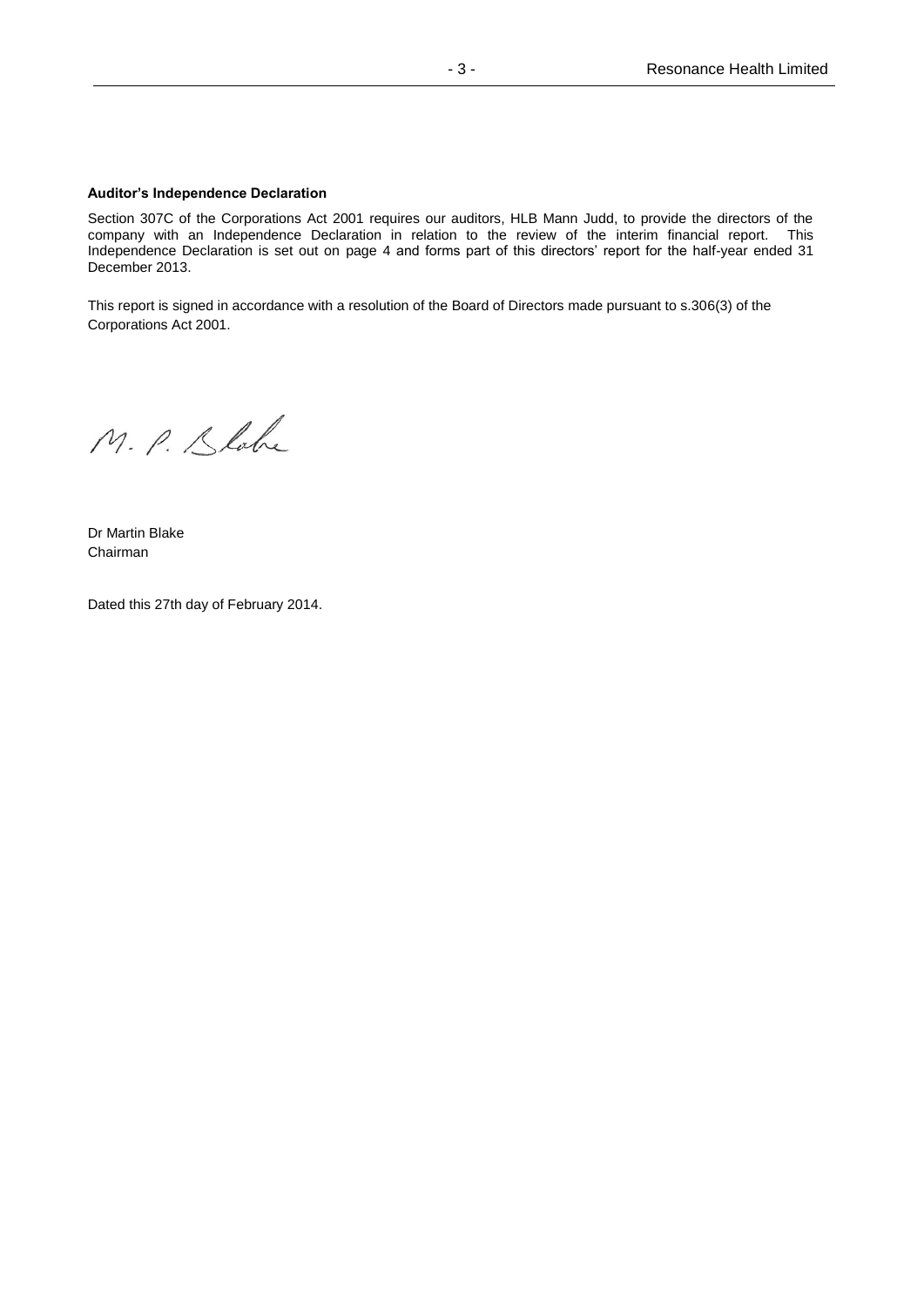

### **AUDITOR'S INDEPENDENCE DECLARATION**

As lead auditor for the review of the financial report of Resonance Health Limited for the half-year ended 31 December 2013, I declare that to the best of my knowledge and belief, there have been no contraventions of:

a) the auditor independence requirements of the *Corporations Act 2001* in relation to the review; and

b) any applicable code of professional conduct in relation to the review.

**Perth, Western Australia 27 February 2014**

Siallonnes.

**L Di Giallonardo Partner, HLB Mann Judd**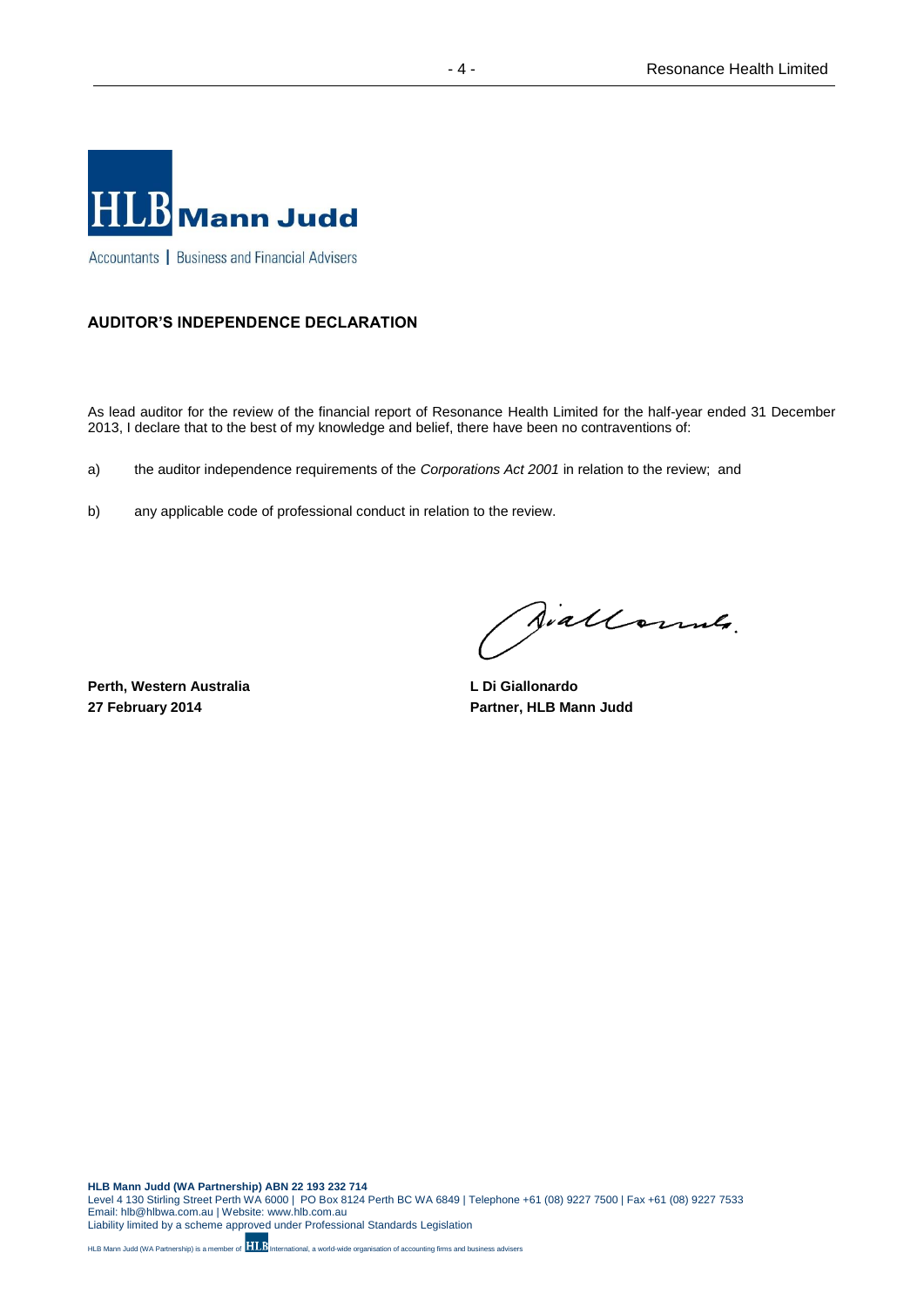### **CONDENSED STATEMENT OF COMPREHENSIVE INCOME FOR THE HALF-YEAR ENDED 31 DECEMBER 2013**

|                                                                      |                | Consolidated              |                           |
|----------------------------------------------------------------------|----------------|---------------------------|---------------------------|
|                                                                      | <b>Notes</b>   | 31 December<br>2013<br>\$ | 31 December<br>2012<br>\$ |
| Sales revenue                                                        | $\overline{2}$ | 1,048,869                 | 635,954                   |
| Other income                                                         | $\overline{c}$ | 12,213                    | 21,764                    |
| Revenue                                                              |                | 1,061,082                 | 657,718                   |
| Employee benefits expense                                            |                | (721, 294)                | (699, 525)                |
| Consulting and professional services                                 |                | (46, 821)                 | (37, 206)                 |
| Research and development                                             |                | (39, 764)                 | (32,092)                  |
| Depreciation and amortisation                                        |                | (47, 297)                 | (8, 547)                  |
| Marketing and travel                                                 |                | (96, 726)                 | (89, 784)                 |
| Statutory and compliance                                             |                | (75,059)                  | (81,580)                  |
| Foreign exchange loss                                                |                | (3,745)                   | (14, 724)                 |
| Other expenses                                                       |                | (178, 123)                | (148, 110)                |
| Loss before income tax                                               |                | (147, 747)                | (453, 850)                |
| Income tax benefit                                                   |                |                           |                           |
| Net loss for the half-year                                           |                | (147, 747)                | (453, 850)                |
| Other comprehensive income                                           |                |                           |                           |
| Items that may be reclassified to profit and loss                    |                |                           |                           |
| Exchange differences arising on translation of foreign operations    |                | 24,687                    | 11,053                    |
| Exchange differences arising on translation of foreign loan          |                | (24, 109)                 | 11,516                    |
| Other comprehensive income for the half-year, net of tax             |                | 578                       | 22,569                    |
| Total comprehensive loss for the half-year                           |                | (147, 169)                | (431, 281)                |
| Basic loss per share from continuing operations (cents per<br>share) |                | (0.04)                    | (0.13)                    |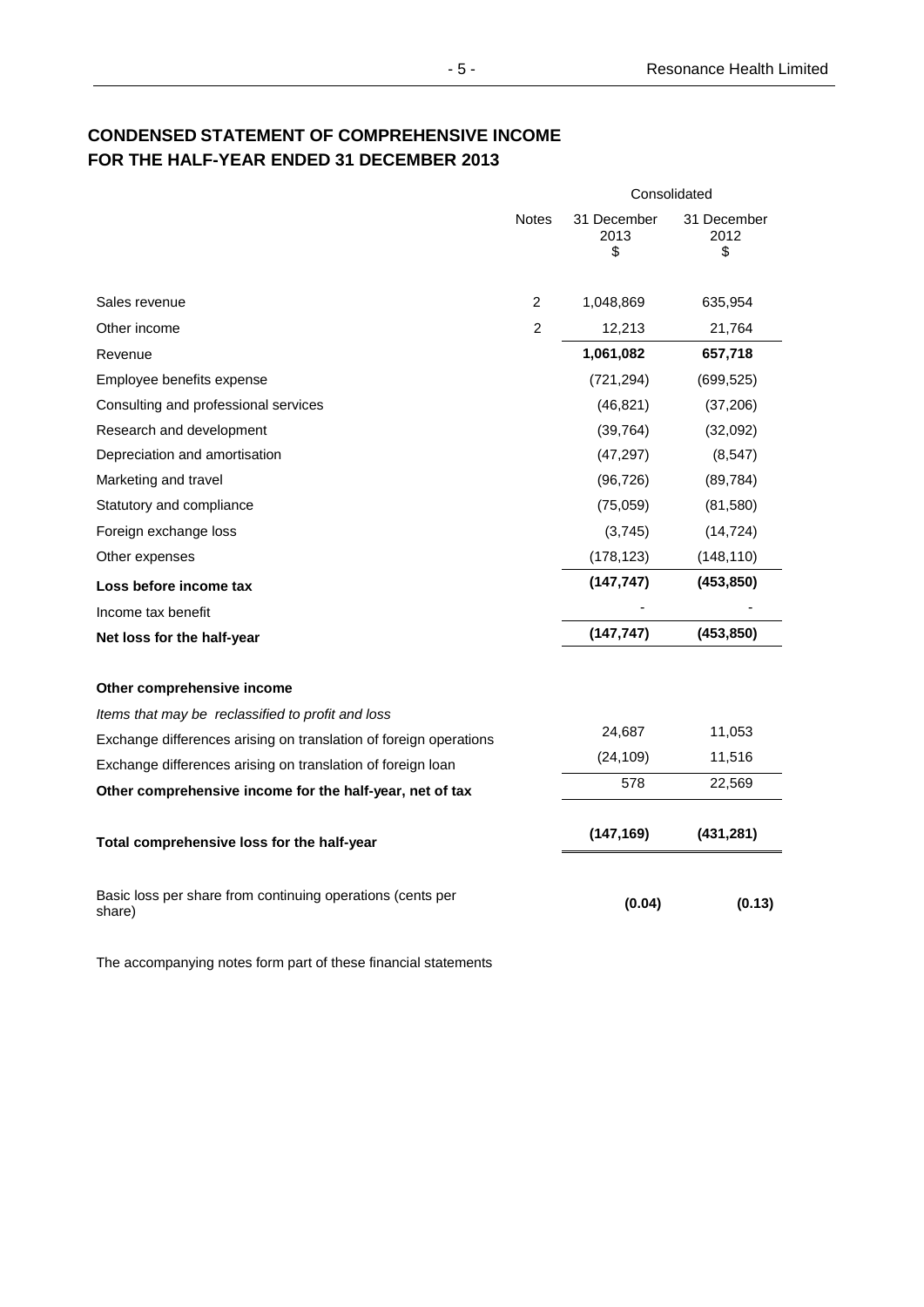### **CONDENSED STATEMENT OF FINANCIAL POSITION AS AT 31 DECEMBER 2013**

|                                                | Consolidated              |                       |
|------------------------------------------------|---------------------------|-----------------------|
| <b>Notes</b>                                   | 31 December<br>2013<br>\$ | 30 June<br>2013<br>\$ |
| <b>Assets</b>                                  |                           |                       |
| <b>Current Assets</b>                          |                           |                       |
| Cash and cash equivalents                      | 744,634                   | 1,092,943             |
| Trade and other receivables                    | 334,193                   | 388,631               |
| Other assets                                   | 64,231                    | 24,524                |
| <b>Total Current Assets</b>                    | 1,143,058                 | 1,506,098             |
| <b>Non-Current Assets</b>                      |                           |                       |
| Plant and equipment                            | 34,315                    | 44,302                |
| $\ensuremath{\mathsf{3}}$<br>Intangible assets | 1,510,165                 | 1,462,204             |
| Other financial assets                         | 3,004                     | 3,004                 |
| Other assets                                   | 59,099                    | 59,099                |
| <b>Total Non-Current Assets</b>                | 1,606,583                 | 1,568,609             |
| <b>Total Assets</b>                            | 2,749,641                 | 3,074,707             |
| <b>Liabilities</b>                             |                           |                       |
| <b>Current Liabilities</b>                     |                           |                       |
| Trade and other payables                       | 387,230                   | 407,985               |
| Current tax liability                          | 31,734                    | 31,734                |
| Provisions                                     | 83,175                    |                       |
| <b>Other liabilities</b>                       | 153,710                   | 313,805               |
| <b>Total Current Liabilities</b>               | 655,849                   | 753,524               |
| <b>Non-Current Liabilities</b>                 |                           |                       |
| Provisions                                     |                           | 80,222                |
| <b>Total Non-Current Liabilities</b>           |                           | 80,222                |
| <b>Total Liabilities</b>                       | 655,849                   | 833,746               |
| <b>Net Assets</b>                              | 2,093,792                 | 2,240,961             |
| <b>Equity</b>                                  |                           |                       |
| 4<br>Issued capital                            | 67,534,039                | 67,534,039            |
| Reserves                                       | (105,066)                 | (105, 644)            |
| <b>Accumulated losses</b>                      | (65, 335, 181)            | (65, 187, 434)        |
| <b>Total Equity</b>                            | 2,093,792                 | 2,240,961             |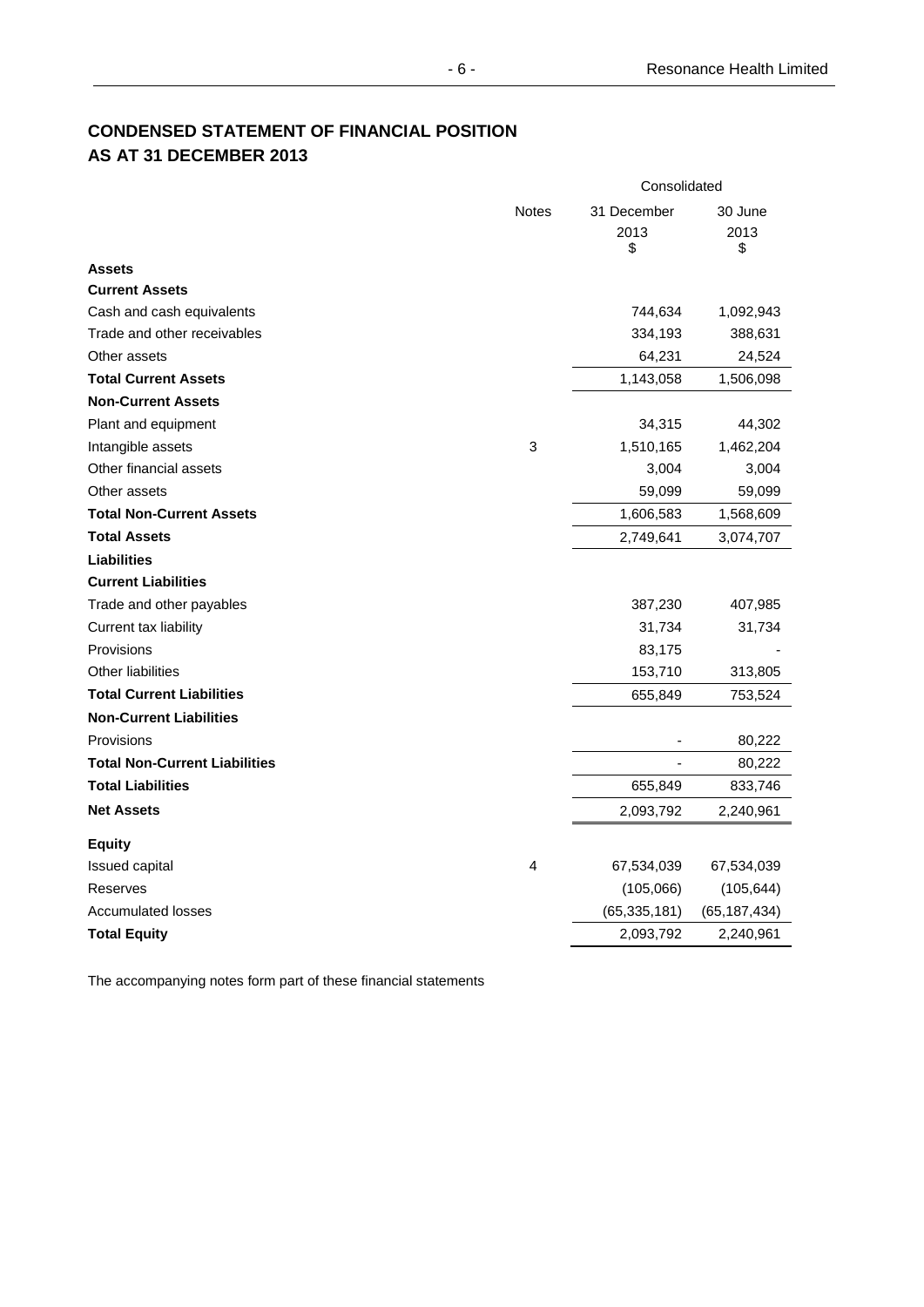### **CONDENSED STATEMENT OF CHANGES IN EQUITY FOR THE HALF-YEAR ENDED 31 DECEMBER 2013**

|                                                             | Consolidated      |                                                      |         |                       |                 |
|-------------------------------------------------------------|-------------------|------------------------------------------------------|---------|-----------------------|-----------------|
|                                                             | Issued<br>Capital | Foreign<br>Currency<br>Translation Option<br>Reserve | Reserve | Accumulated<br>Losses | Total<br>Equity |
|                                                             | \$                | \$                                                   | \$      | \$                    | \$              |
|                                                             |                   |                                                      |         |                       |                 |
| Balance at 1 July 2012                                      | 67,534,039        | (51, 354)                                            | 66,284  | (64, 982, 953)        | 2,566,016       |
| Net loss for the half-year                                  |                   |                                                      |         | (453, 850)            | (453, 850)      |
| Other comprehensive income for the half-year, net of<br>tax |                   | 22,569                                               |         |                       | 22,569          |
| Total comprehensive loss for the half-year                  |                   | 22,569                                               |         | (453, 850)            | (431, 281)      |
|                                                             |                   |                                                      |         |                       |                 |
| <b>Balance at 31 December 2012</b>                          | 67,534,039        | (28, 785)                                            | 66,284  | (65, 436, 803)        | 2,134,735       |
| Balance at 1 July 2013                                      | 67,534,039        | $(171,928)$ 66,284                                   |         | (65, 187, 434)        | 2,240,961       |
| Net loss for the half-year                                  |                   |                                                      |         | (147, 747)            | (147, 747)      |
| Other comprehensive gain for the half-year, net of<br>tax   |                   | 578                                                  |         |                       | 578             |
| Total comprehensive loss for the half-year                  |                   | 578                                                  |         | (147, 747)            | (147, 169)      |
|                                                             |                   |                                                      |         |                       |                 |
| <b>Balance at 31 December 2013</b>                          | 67,534,039        | (171, 350)                                           | 66,284  | (65, 335, 181)        | 2,093,792       |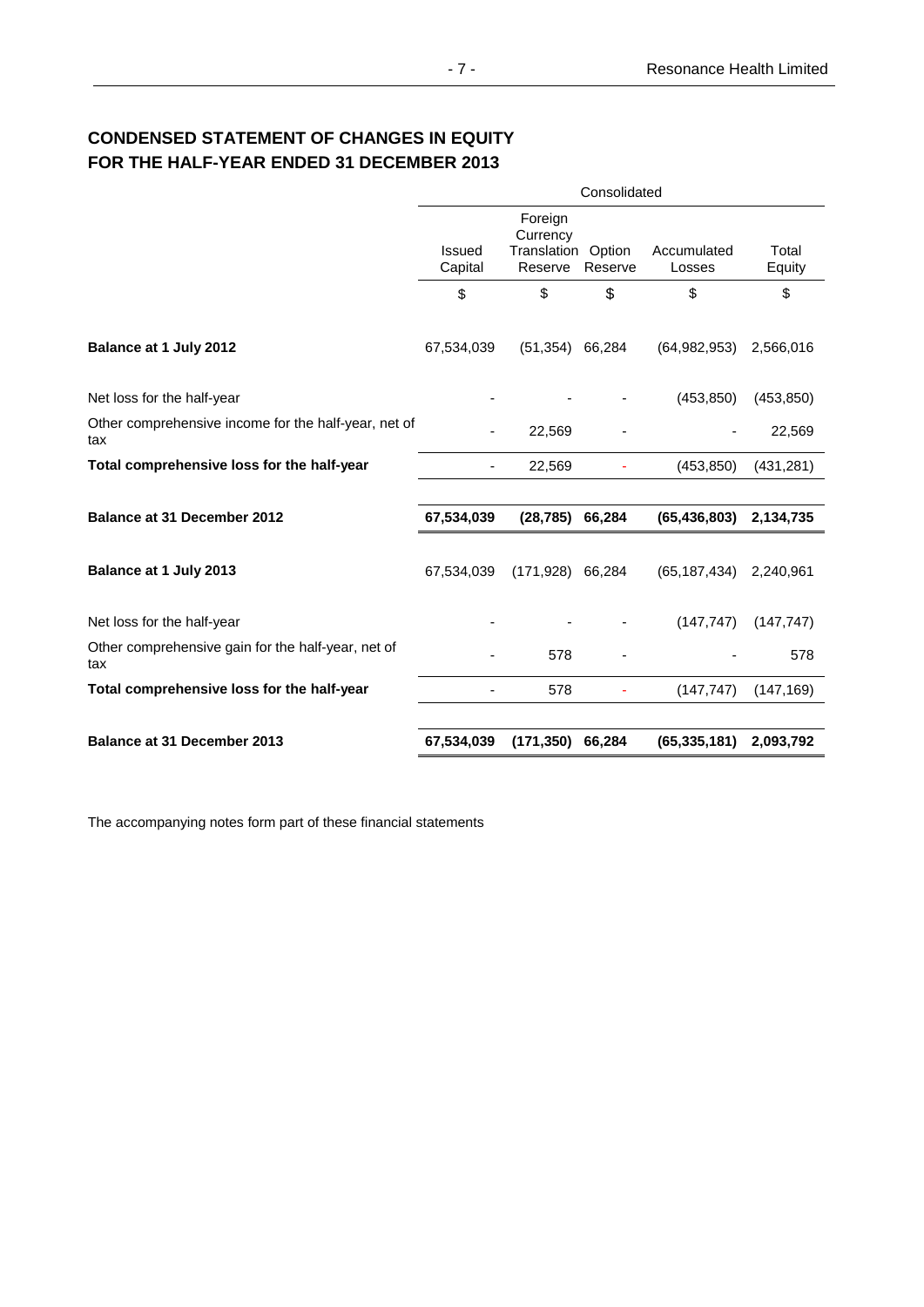### **CONDENSED STATEMENT OF CASH FLOWS FOR THE HALF-YEAR ENDED 31 DECEMBER 2013**

|                                                     | Consolidated              |                           |  |
|-----------------------------------------------------|---------------------------|---------------------------|--|
|                                                     | 31 December<br>2013<br>\$ | 31 December<br>2012<br>\$ |  |
|                                                     | Inflows/(Outflows)        |                           |  |
| Cash flows from operating activities                |                           |                           |  |
| Receipts from customers                             | 907,879                   | 795,903                   |  |
| Payments to suppliers and employees                 | (1, 194, 306)             | (866, 140)                |  |
| Interest received                                   | 11,927                    | 23,434                    |  |
| Net cash used in operating activities               | (274, 500)                | (46, 803)                 |  |
| Cash flows from investing activities                |                           |                           |  |
| Payments for plant and equipment                    | (299)                     | (13, 160)                 |  |
| Payments for intangible assets                      | (84, 972)                 | (87, 935)                 |  |
| Net cash used in investing activities               | (85, 271)                 | (101, 095)                |  |
|                                                     |                           |                           |  |
| Net decrease in cash and cash equivalents           | (359, 771)                | (147, 898)                |  |
| Foreign exchange differences on cash balances       | 11,462                    | (1,038)                   |  |
| Cash and cash equivalents at beginning of half-year | 1,092,943                 | 1,180,174                 |  |
| Cash and cash equivalents at end of half-year       | 744,634                   | 1,031,238                 |  |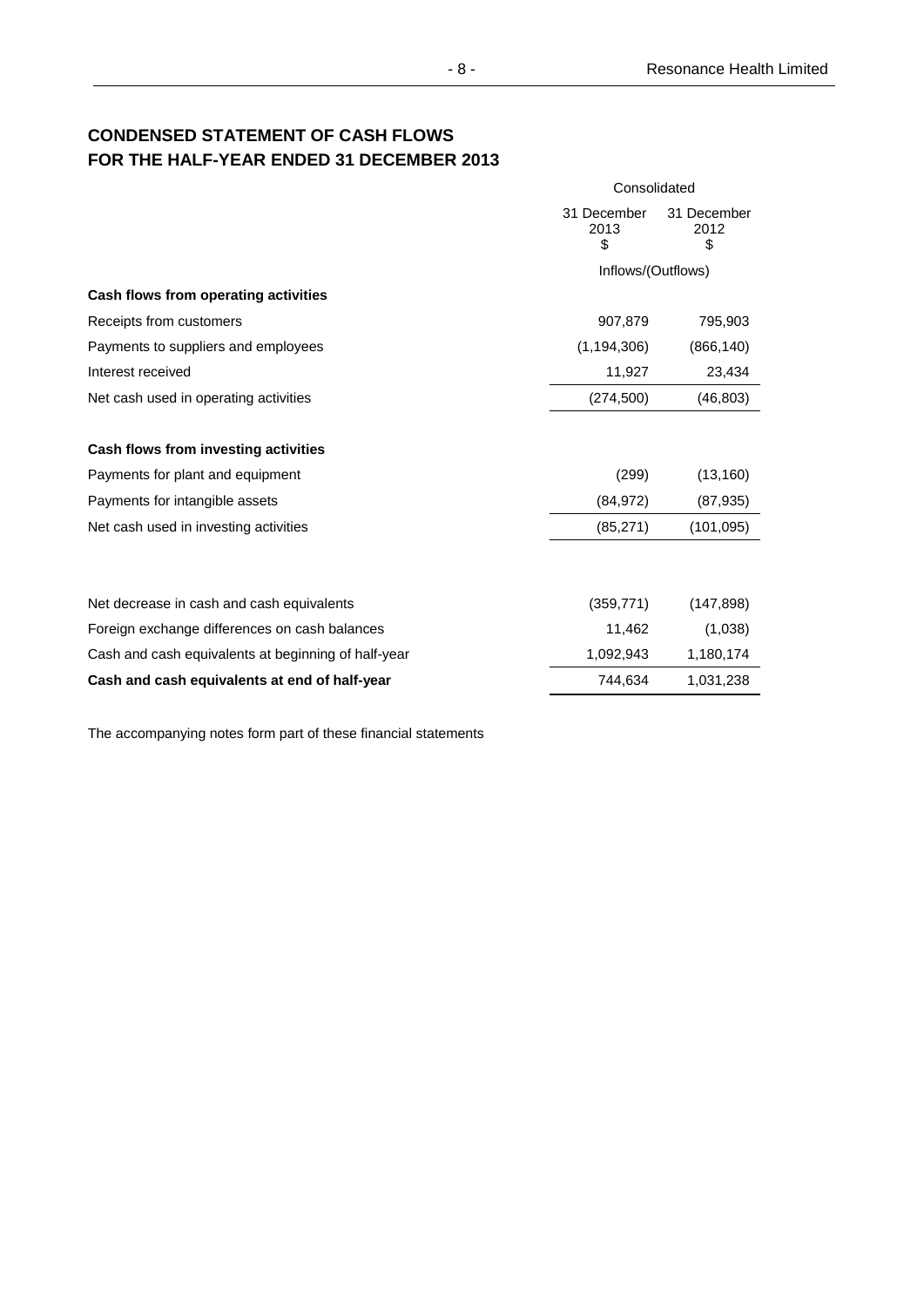### **NOTE 1: STATEMENT OF SIGNIFICANT ACCOUNTING POLICIES**

### **Statement of Compliance**

These interim consolidated financial statements are a general purpose financial report prepared in accordance with the requirements of the Corporations Act 2001, applicable accounting standards including AASB 134 'Interim Financial Reporting', Accounting Interpretations and other authoritative pronouncements of the Australian Accounting Standards Board ('AASB'). Compliance with AASB 134 ensures compliance with IAS 34 'Interim Financial Reporting'.

This condensed half-year report does not include full disclosures of the type normally included in an annual financial report. Therefore, it cannot be expected to provide as full an understanding of the financial performance, financial position and cash flows of the Group as in the full financial report.

It is recommended that this half-year financial report be read in conjunction with the annual financial report for the year ended 30 June 2013 and any public announcements made by Resonance Health Limited and its subsidiaries during the half-year in accordance with continuous disclosure requirements arising under the Corporations Act 2001 and the ASX Listing Rules.

### **Basis of Preparation**

The half-year financial report has been prepared on a historical cost basis. Cost is based on the fair value of the consideration given in exchange for assets. The Company is domiciled in Australia and all amounts are presented in Australian dollars, unless otherwise noted.

For the purpose of preparing the interim report, the half-year has been treated as a discrete reporting period.

### **Accounting policies and methods of computation**

The accounting policies adopted and methods of computation are consistent with those of the previous financial year and corresponding half-year reporting period. These accounting policies are consistent with Australian Accounting Standards and with International Financial Reporting Standards.

#### **Significant accounting judgments and key estimates**

The preparation of half-year financial reports requires management to make judgments, estimates and assumptions that affect the application of accounting policies and the reported amounts of assets, liabilities, income and expense. Actual results may differ from these estimates.

In preparing this half-year report the significant judgments made by management in applying the Group's accounting policies and the key sources of estimation of uncertainty were the same as those that applied to the consolidated financial report for the year ended 30 June 2013.

| <b>NOTE 2: REVENUE AND EXPENSES</b>                                                                    | Consolidated              |                           |  |
|--------------------------------------------------------------------------------------------------------|---------------------------|---------------------------|--|
|                                                                                                        | Six months to             | Six months to             |  |
|                                                                                                        | 31 December<br>2013<br>\$ | 31 December<br>2012<br>\$ |  |
| The following revenue items are relevant in explaining the financial performance for<br>the half-year: |                           |                           |  |
| (a) Sales revenue                                                                                      |                           |                           |  |
| Sales to external customers                                                                            | 1,048,869                 | 635,954                   |  |
| (b) Other income                                                                                       |                           |                           |  |
| Interest received                                                                                      | 12,213                    | 21,764                    |  |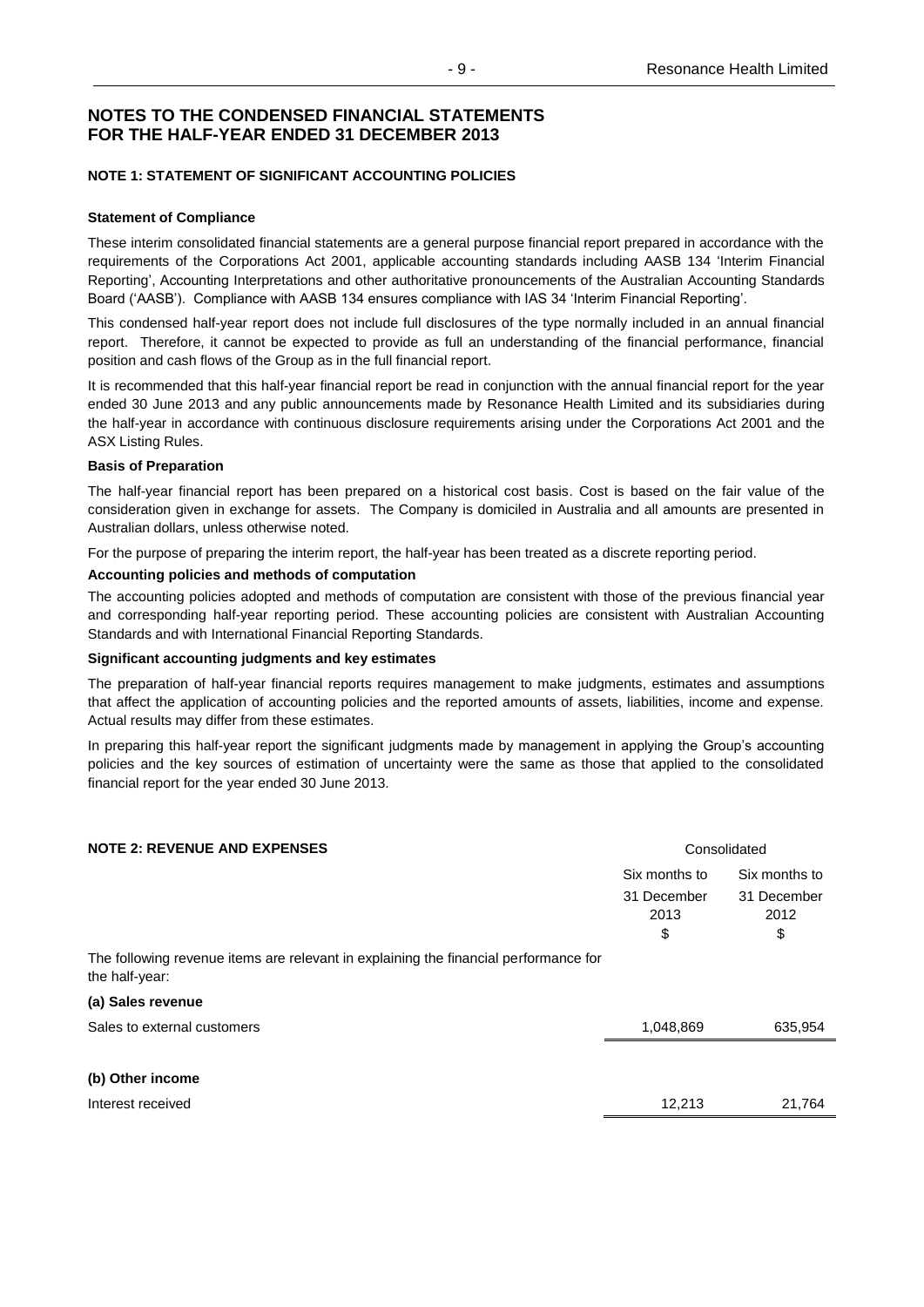### **NOTE 3: INTANGIBLE ASSETS** Consolidated

|                                                                                        | Six months to<br>31 December<br>2013<br>\$ | Year ended<br>30 June<br>2013<br>\$ |
|----------------------------------------------------------------------------------------|--------------------------------------------|-------------------------------------|
| Development expenditure                                                                |                                            |                                     |
| At cost                                                                                | 1,581,853                                  | 1,496,881                           |
| Less: Accumulated amortisation                                                         | (71, 688)                                  | (34, 677)                           |
| Total development expenditure                                                          | 1,510,165                                  | 1,426,204                           |
| Reconciliation of the carrying amounts of development expenditure is set out<br>below: |                                            |                                     |
| Carrying amount at the beginning of the period                                         | 1,462,204                                  | 1,291,544                           |

| barry annoam at tho boghmmig or tho ponoa | .         | .         |
|-------------------------------------------|-----------|-----------|
| Additions                                 | 84.972    | 205,337   |
| Amortisation expense                      | (37.011)  | (34.677)  |
| Carrying amount at the end of the period  | 1.510.165 | 1.462.204 |

Development expenditure relates to costs incurred in developing MRI tools for the diagnosis and clinical management of human disease.

During the half-year this development continued to relate primarily to improvements to the FerriScan software technology and the development of liver fibrosis and liver fat assessment tools.

The recoupment of development expenditure is dependent on the successful development and commercialisation or sale of the technology developed. The directors are required to assess at each reporting date whether there is an indication that an asset may be impaired. If any such indication exists an estimate is made of the asset's recoverable amount. Where the asset's carrying value exceeds the estimated recoverable amount a provision for impairment is recognised. The Directors' do not consider that there has been any indication that the asset may be impaired as at balance date.

| <b>NOTE 4: ISSUED CAPITAL</b>      | Consolidated              |                       |  |
|------------------------------------|---------------------------|-----------------------|--|
|                                    | Six months to             | Year ended            |  |
|                                    | 31 December<br>2013<br>\$ | 30 June<br>2013<br>\$ |  |
| Ordinary shares                    |                           |                       |  |
| Issued and fully paid              | 67,534,039                | 67,534,039            |  |
|                                    |                           |                       |  |
|                                    | Number of                 |                       |  |
| Movements in ordinary shares:      | shares                    | Issue price \$        |  |
| Balance at the beginning of period | 360,991,365               | 67,534,039            |  |
| Balance at the end of period       | 360,991,365               | 67,534,039            |  |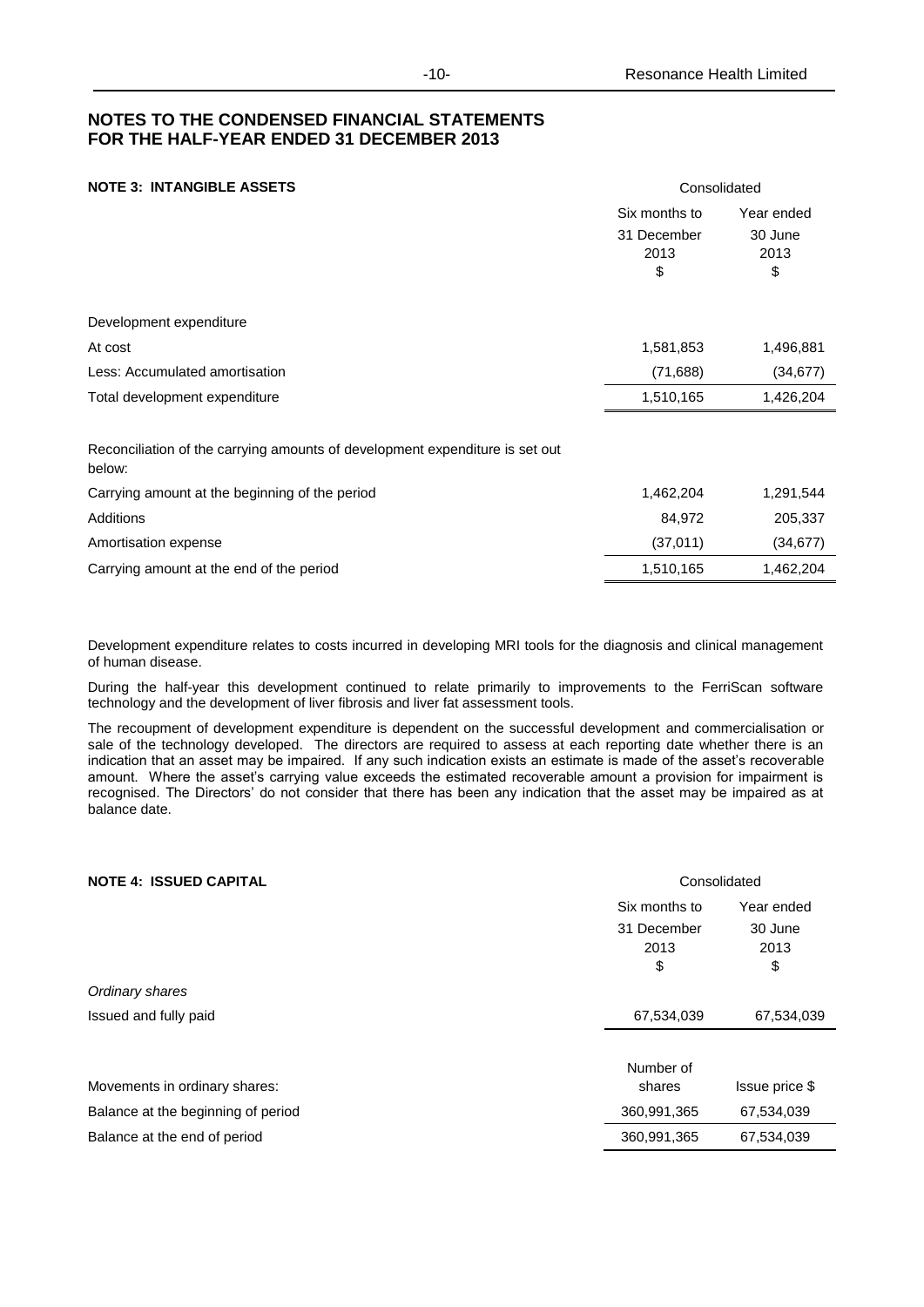### **NOTE 5: SEGMENT REPORTING**

The table below represents the revenue and profit/(loss) information regarding the segment information provided to the Chief Operating Decision Maker, which is the Board of Directors, for the half-years ended 31 December 2013 and 31 December 2012.

#### **Business segments**

The following tables present revenue and profit/(loss) information and certain asset and liability information regarding business segments for the half-years ended 31 December 2013 and 31 December 2012.

The Group's reporting segments are determined by the products and services provided.

Internal reporting to the Board focuses on the following reporting segments:

- Services commercialisation of FerriScan technology
- Research and development relating to MRI scanning and other technologies
- Corporate

|                                     |            | Research and |            |            |
|-------------------------------------|------------|--------------|------------|------------|
|                                     | Services   | Development  | Corporate  | Total      |
|                                     | \$         | \$           | \$         | \$         |
| 31 December 2013                    |            |              |            |            |
| Sales revenue to external customers | 1,048,869  |              |            | 1,048,869  |
| Interest received                   |            |              | 12,213     | 12,213     |
| Segment revenue                     | 1,048,869  | -            | 12,213     | 1,061,082  |
| Segment profit/(loss)               | 136,354    | (56, 023)    | (228, 078) | (147, 747) |
| Segment assets                      | 334,193    | 1,510,165    | 905,283    | 2,749,641  |
| Segment liabilities                 | 612,841    |              | 43,008     | 655,849    |
| 31 December 2012                    |            |              |            |            |
| Sales revenue to external customers | 635,954    |              |            | 635,954    |
| Interest received                   |            |              | 21,764     | 21,764     |
| Segment revenue                     | 635,954    |              | 21,764     | 657,718    |
| Segment loss                        | (179, 229) | (64, 940)    | (209, 681) | (453, 850) |
| Segment assets                      | 395,152    | 1,379,478    | 1,198,525  | 2,973,155  |
| Segment liabilities                 | 653,518    |              | 184,902    | 838,420    |

There are no changes in regards to the basis of reporting on segmentation or to the basis of reporting on segment profit/(loss) from the position at 30 June 2013.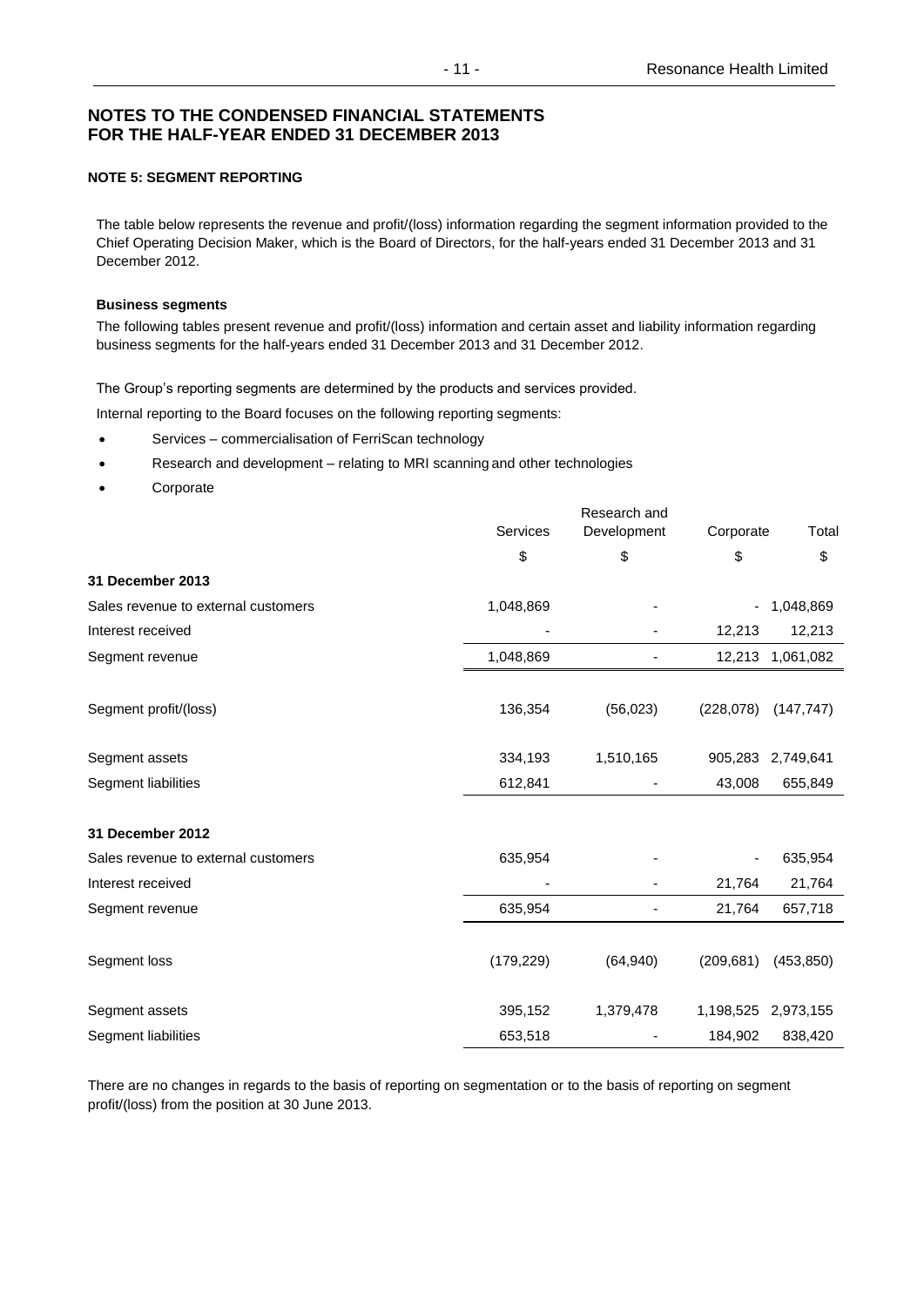### **NOTE 6: CONTINGENT LIABILITIES**

There has been no change in contingent liabilities since the last annual reporting date.

#### **NOTE 7: EVENTS SUBSEQUENT TO REPORTING DATE**

No matters or circumstances have arisen since the end of the half-year which significantly affected or may significantly affect the operations of the Group, the results of those operations, or the state of affairs in future financial years.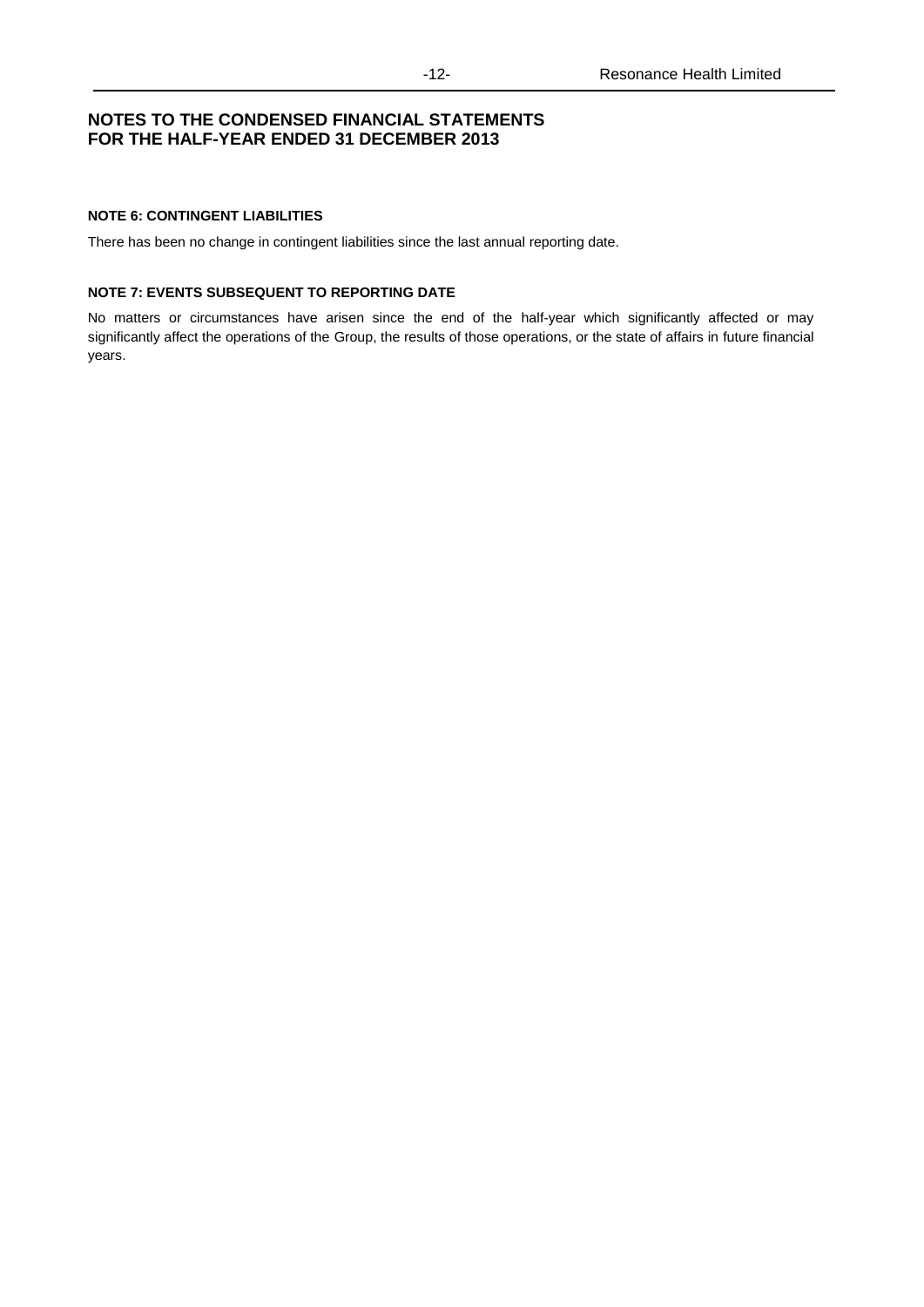### **DIRECTORS' DECLARATION**

In the opinion of the directors of Resonance Health Limited ("the company"):

- 1. The attached financial statements and notes thereto are in accordance with the Corporations Act 2001 including:
	- a. complying with Accounting Standards, the Corporations Regulations 2001 and other mandatory professional reporting requirements; and
	- b. giving a true and fair view of the Group's financial position as at 31 December 2013 and of its performance for the half-year then ended.
- 2. There are reasonable grounds to believe that the company will be able to pay its debts as and when they become due and payable.

This declaration is signed in accordance with a resolution of the Board of Directors made pursuant to s.303(5) of the Corporations Act 2001.

M. P. Slabe

Dr Martin Blake Chairman

Dated this 27th day of February 2014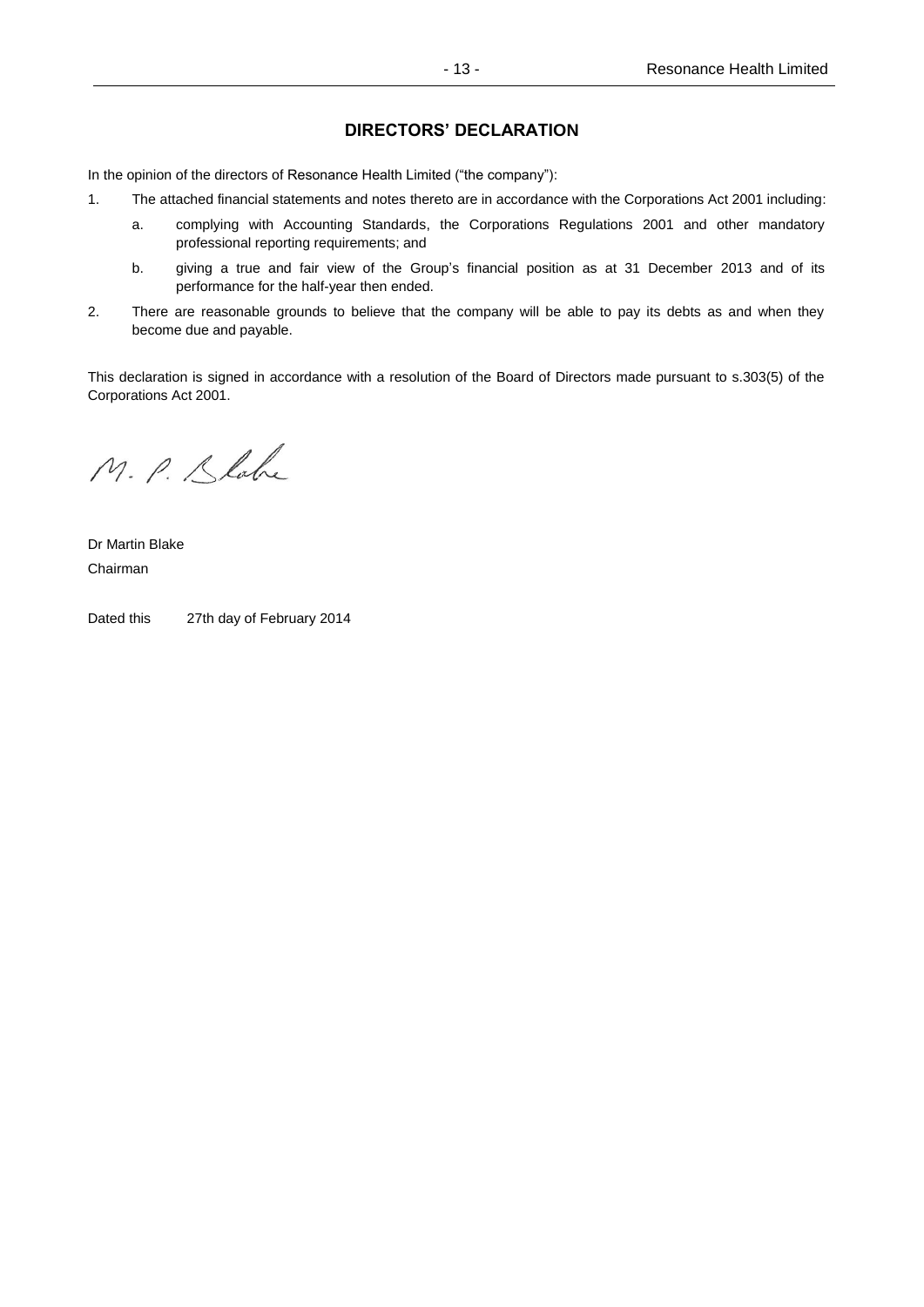

Accountants | Business and Financial Advisers

### **INDEPENDENT AUDITOR'S REVIEW REPORT**

To the members of Resonance Health Limited

#### **Report on the Condensed Half-Year Financial Report**

We have reviewed the accompanying condensed half-year financial report of Resonance Health Limited ("the company"), which comprises the condensed statement of financial position as at 31 December 2013, the condensed statement of comprehensive income, condensed statement of changes in equity and condensed statement of cash flows for the half-year ended on that date, notes comprising a summary of significant accounting policies and other explanatory information, and the directors' declaration of the consolidated entity comprising the company and the entities it controlled at the half-year end or from time to time during the halfyear.

#### *Directors' responsibility for the half-year financial report*

The directors of the company are responsible for the preparation of the half-year financial report that gives a true and fair view in accordance with Australian Accounting Standards and the *Corporations Act 2001* and for such control as the directors determine is necessary to enable the preparation of the half-year financial report that is free from material misstatement, whether due to fraud or error.

#### *Auditor's responsibility*

Our responsibility is to express a conclusion on the half-year financial report based on our review. We conducted our review in accordance with Auditing Standard on Review Engagements ASRE 2410 *Review of a Financial Report Performed by the Independent Auditor of the Entity*, in order to state whether, on the basis of the procedures described, we have become aware of any matter that makes us believe that the financial report is not in accordance with the *Corporations Act 2001* including: giving a true and fair view of the consolidated entity's financial position as at 31 December 2011 and its performance for the half-year ended on that date; and complying with Accounting Standard AASB 134 *Interim Financial Reporting* and the *Corporations Regulations 2001*. As the auditor of the company, ASRE 2410 requires that we comply with the ethical requirements relevant to the audit of the annual financial report.

A review of a half-year financial report consists of making enquiries, primarily of persons responsible for financial and accounting matters, and applying analytical and other review procedures. A review is substantially less in scope than an audit conducted in accordance with Australian Auditing Standards and consequently does not enable us to obtain assurance that we would become aware of all significant matters that might be identified in an audit. Accordingly, we do not express an audit opinion.

#### *Independence*

In conducting our review, we have complied with the independence requirements of the *Corporations Act 2001*.

**HLB Mann Judd (WA Partnership) ABN 22 193 232 714 Level 4, 130 Stirling Street Perth WA 6000. PO Box 8124 Perth BC 6849 Telephone +61 (08) 9227 7500. Fax +61 (08) 9227 7533.**

**Email: hlb@hlbwa.com.au. Website[: http://www.hlb.com.au](http://www.hlb.com.au/)**

**Liability limited by a scheme approved under Professional Standards Legislation**